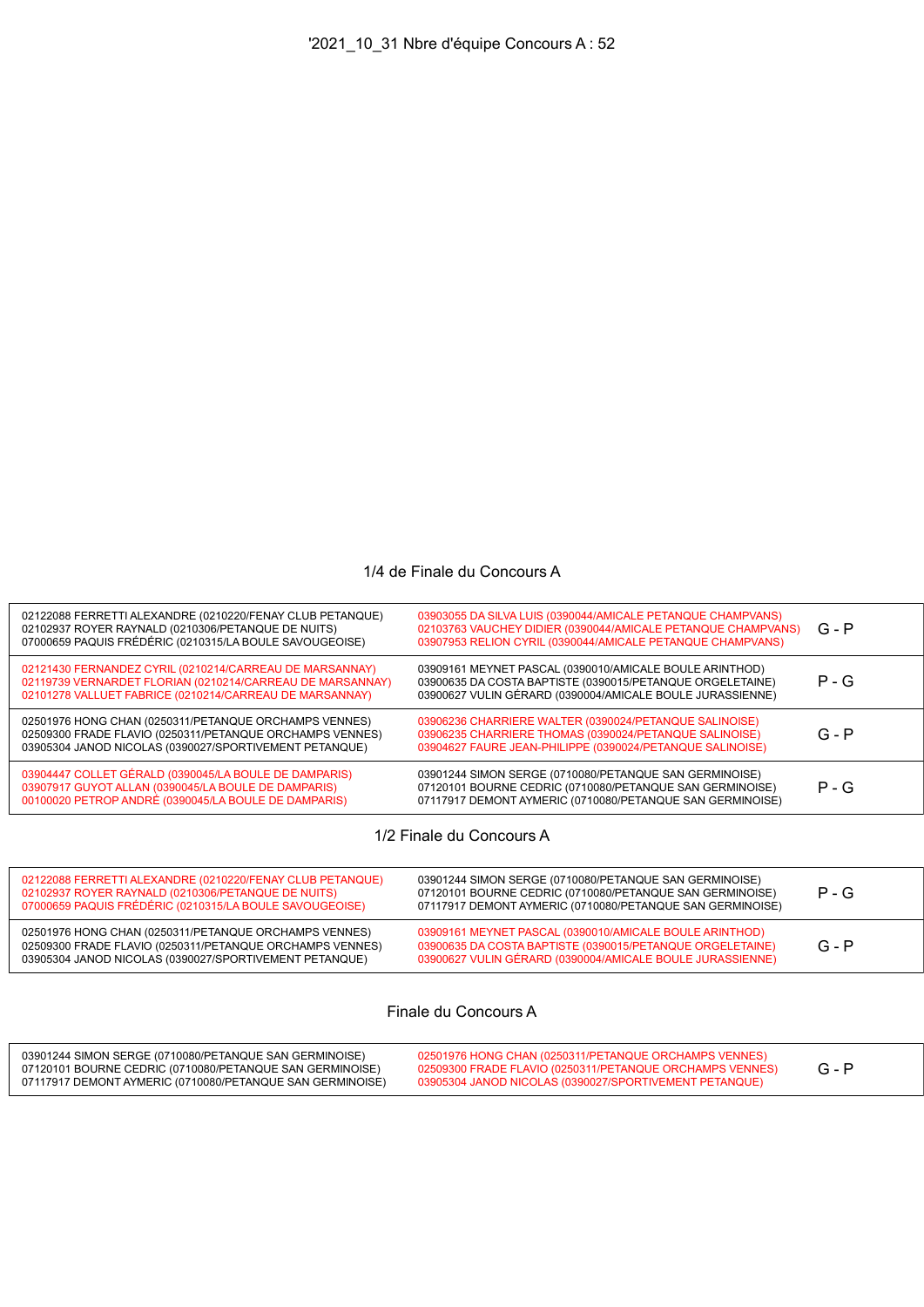## 1/4 de Finale du Concours B

| 03905258 DUCRET HERVÉ (0390055/PETANQUE MOIRANTINE)<br>03907403 DURY KÉLIAN (0390055/PETANQUE MOIRANTINE)<br>03907701 MICHAUD NATHAN (0390055/PETANQUE MOIRANTINE)                                                                                                                                | 03901968 GLAB CHRISTIAN (0390023/PETANQUE POLINOISE)<br>07802995 SAJDAK PATRICK (0390044/AMICALE PETANQUE CHAMPVANS)<br>03902181 BOUE BERNARD (0390044/AMICALE PETANQUE CHAMPVANS)     | G - P   |
|---------------------------------------------------------------------------------------------------------------------------------------------------------------------------------------------------------------------------------------------------------------------------------------------------|----------------------------------------------------------------------------------------------------------------------------------------------------------------------------------------|---------|
| 03901675 MARAUX JULIEN (0390029/PETANQUE DE MONT SOUS VAUDREY)0102652 LEJEUNE JÉROME (0390027/SPORTIVEMENT PETANQUE)<br>03901494 MARAUX JEAN-MARIE (0250302/PETANQUE DE MORTEAU)                                                                                                                  | 03903107 PERRAUD ANTHONY (0390027/SPORTIVEMENT PETANQUE)<br>02503448 JACQUIN SÉBASTIEN (0390029/PETANQUE DE MONT SOUS VAUDREM) 528 GUILLEMENEY RAPHAEL (0390027/SPORTIVEMENT PETANQUE) | $G - P$ |
| 02505357 RAKOTOMALALA PASCAL (0250205/VESONTIO PETANQUE CLUB) 03906887 VINCENT ALAIN (0390050/U S MOREZ)<br>02509491 PERRETTE OLIVIER (0250301/PETANQUE DE PONTARLIER)<br>02510386 COSSALI CHRISTOPHE (0250212/LA BOULE MONTFERRANDAISE)02122774 MONGIN MARC (0390044/AMICALE PETANQUE CHAMPVANS) | 03905367 PAPIN FRANCK (0390044/AMICALE PETANQUE CHAMPVANS)                                                                                                                             | $G - P$ |
| 03909166 DOLE PHILIPPE (0390008/EVEIL SPORTIF MONTMOROT)<br>03908199 REBILLARD CHRISTOPHE (0390001/PETANQUE BLETTERANOISE)02122852 MADO GAYLORD (0210220/FENAY CLUB PETANQUE)<br>07002238 DETTWILLER THIERRY (0390008/EVEIL SPORTIF MONTMOROT)                                                    | 02107912 HIEM RONE (0120432/PETANQUE FLAVINOISE)<br>02503309 HONG VOEUT (0250301/PETANQUE DE PONTARLIER)                                                                               | $P - G$ |
|                                                                                                                                                                                                                                                                                                   |                                                                                                                                                                                        |         |

1/2 Finale du Concours B

| 03901494 MARAUX JEAN-MARIE (0250302/PETANQUE DE MORTEAU)                                                                                                           | 03901675 MARAUX JULIEN (0390029/PETANQUE DE MONT SOUS VAUDREY)02505357 RAKOTOMALALA PASCAL (0250205/VESONTIO PETANQUE CLUB)<br>02509491 PERRETTE OLIVIER (0250301/PETANQUE DE PONTARLIER)<br>02503448 JACQUIN SÉBASTIEN (0390029/PETANQUE DE MONT SOUS VAUDREY) 0386 COSSALI CHRISTOPHE (0250212/LA BOULE MONTFERRANDAISE) | $G - P$ |
|--------------------------------------------------------------------------------------------------------------------------------------------------------------------|----------------------------------------------------------------------------------------------------------------------------------------------------------------------------------------------------------------------------------------------------------------------------------------------------------------------------|---------|
| 03905258 DUCRET HERVÉ (0390055/PETANQUE MOIRANTINE)<br>03907403 DURY KÉLIAN (0390055/PETANQUE MOIRANTINE)<br>03907701 MICHAUD NATHAN (0390055/PETANQUE MOIRANTINE) | 02107912 HIEM RONE (0120432/PETANQUE FLAVINOISE)<br>02122852 MADO GAYLORD (0210220/FENAY CLUB PETANQUE)<br>02503309 HONG VOEUT (0250301/PETANQUE DE PONTARLIER)                                                                                                                                                            | $P - G$ |

Finale du Concours B

| 03901675 MARAUX JULIEN (0390029/PETANOUE DE MONT SOUS VAUDREY02107912 HIEM RONE (0120432/PETANOUE FLAVINOISE)      |  |
|--------------------------------------------------------------------------------------------------------------------|--|
| 02122852 MADO GAYLORD (0210220/FENAY CLUB PETANQUE)<br>03901494 MARAUX JEAN-MARIE (0250302/PETANQUE DE MORTEAU)    |  |
| 02503448 JACQUIN SEBASTIEN (0390029/PETANQUE DE MONT SOUS VAUDRES08309 HONG VOEUT (0250301/PETANQUE DE PONTARLIER) |  |